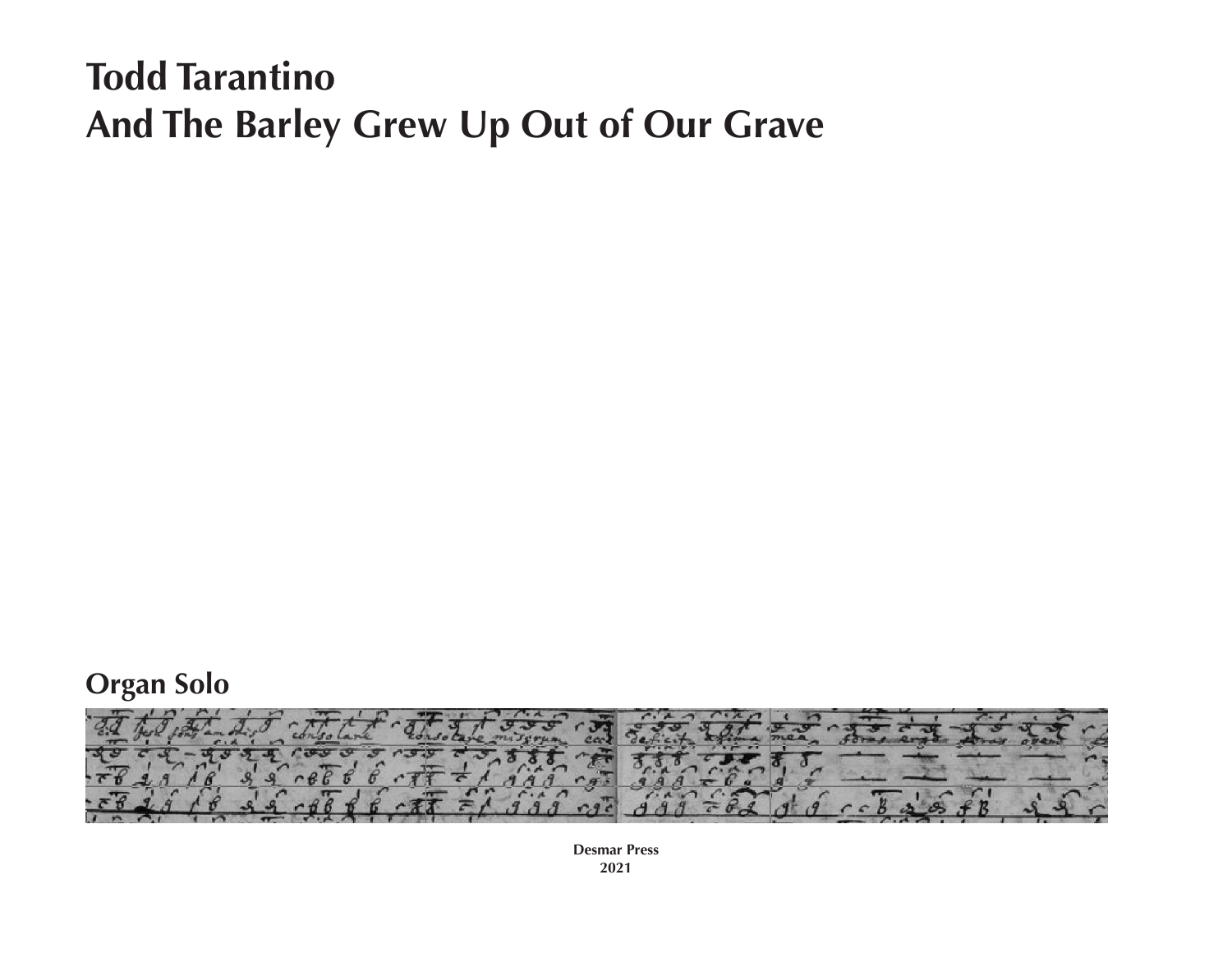### **Todd Tarantino And The Barley Grew Up Out of Our Grave (2020) organ**

**an arrangment and expansion of 'The Croppy Boy' by Cornelius Cardew from** *Piano Album 1973*

**Duration: 7 minutes**

#### **Suggested Registration:**

8' and 16' flutes Swell and Great coupled

#### **Note:**

Cornelius Cardew's 'The Croppy Boy' is a reflection on the Irish ballad of the same name. The original tells the story of a young rebel – known as 'croppies' for their short cropped hair – who stops at a church on his way to battle. On seeing a cloaked figure, who he assumes to be a priest, the rebel kneels and confesses. At the conclusion of his confession, the figure reveals himself to be a British soldier who had taken refuge in the church. A second version tells of a 'croppy boy' who is forced to march to his death, passing family members along the way.

This work for organ arranges, expands, and gently intervenes in Cardew's piano piece. The title comes from Seamus Heaney's poem, *Requiem for the Croppies.*

**For Further Information toddtarantino@gmail.com**

Score version: 03.20.20